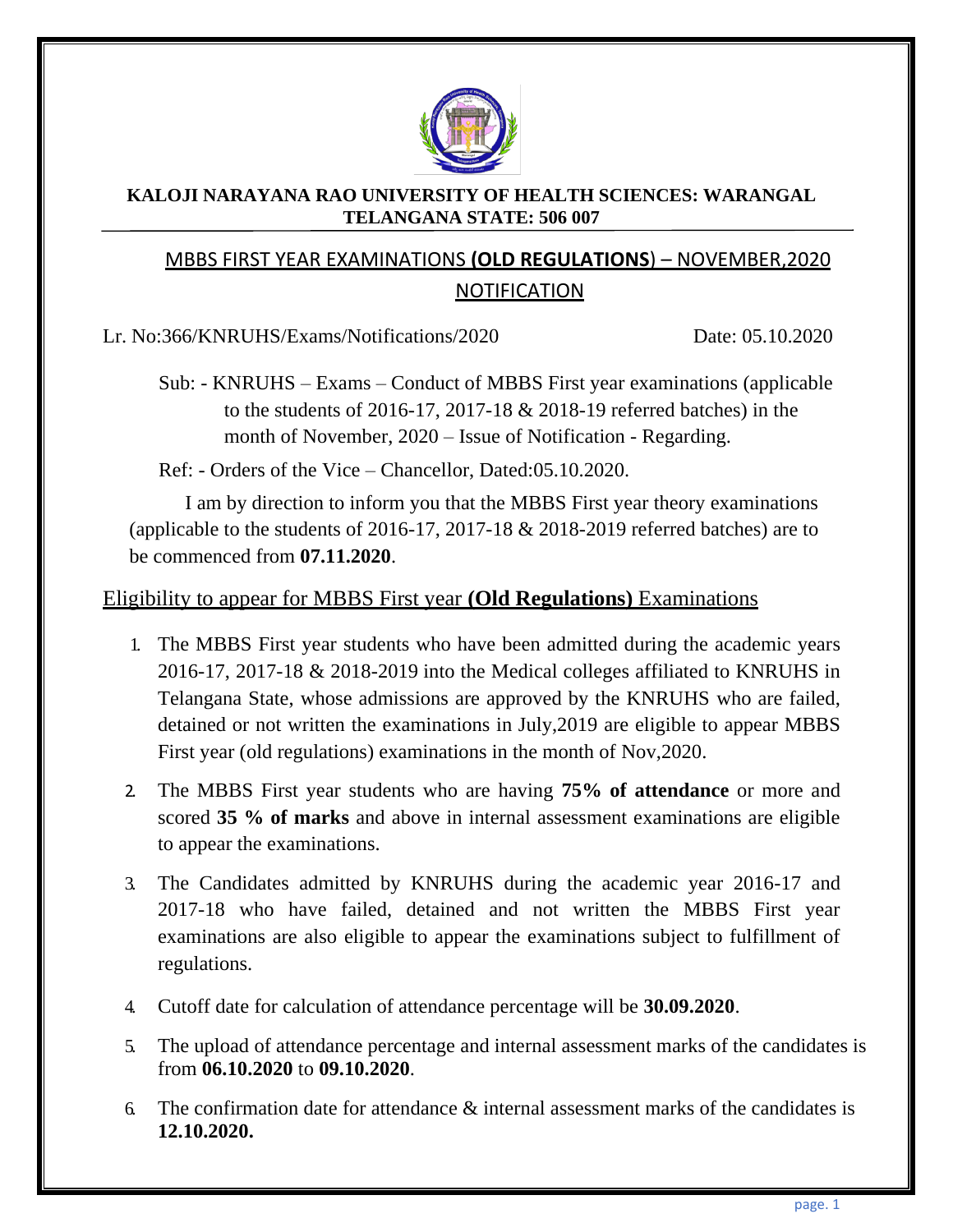# **Digital Valuation and Providing only single answer booklet without additional answer booklet**

The University is a Digital campus and implementing digital valuation for all courses. For MBBS First year exam will be conducted with single answer booklet with 64 writable pages with candidate specific bar code on each page for the candidates appearing for examinations and no additional answer book will be issued to the candidates. The candidates should answer all the questions in the single answer booklet of 64 writable pages only.

## **Payment of Examination fee:**

| <b>Per Subject</b>    | ₹600 |
|-----------------------|------|
| <b>Marks Memo</b>     | ₹300 |
| <b>Processing Fee</b> | ₹350 |

 **Note: Processing fee is for the students appearing for the first time only. No processing fee for the backlog students.**

| <b>EXAMINATION FEE DATES</b>                                                                                                                                                                                                                                                               |                                                                                                                                                        |  |  |
|--------------------------------------------------------------------------------------------------------------------------------------------------------------------------------------------------------------------------------------------------------------------------------------------|--------------------------------------------------------------------------------------------------------------------------------------------------------|--|--|
| 14.10.2020 to 18.10.2020 (Without Fine)                                                                                                                                                                                                                                                    | (No. of subjects * ₹600) + ₹300(Marks<br>memo) + $\overline{350}$ (Processing fee)                                                                     |  |  |
| 19.10.2020 to 21.10.2020 (With a fine of<br>₹200)                                                                                                                                                                                                                                          | (No. of subjects * ₹600) + ₹300(Marks<br>memo) + $\overline{\text{350}}$ (Processing fee) + $\overline{\text{200}}$                                    |  |  |
| 22.10.2020 to 23.10.2020 (With a fine of<br>₹100 per day in addition to $\overline{\text{E}}200$ )                                                                                                                                                                                         | (No. of subjects $*$ ₹600) + ₹300(Marks<br>memo) + ₹350(Processing fee) + ₹200 +<br>$\overline{\text{2100}}$ (per day)                                 |  |  |
| 24.10.2020 to 27.10.2020 (Offline<br>payment with a fine of $\text{\textsterling}5000$ in<br>addition to previous fine of $\text{\textsterling}400$ )<br>DD drawn in favor of "THE<br><b>REGISTRAR, KNRUHS"</b> payable at<br>Warangal must reach the University by<br>31.10.2020 04:00pm. | (No. of subjects * ₹600) + ₹300(Marks<br>memo) + $\overline{\overline{6}}350$ (Processing fee) + $\overline{\overline{6}}200$ +<br>₹100 + ₹100 + ₹5000 |  |  |

**Payment Link: [https://www.tcsion.com/EForms/html/form52954/login.html.](https://www.tcsion.com/EForms/html/form52954/login.html)**